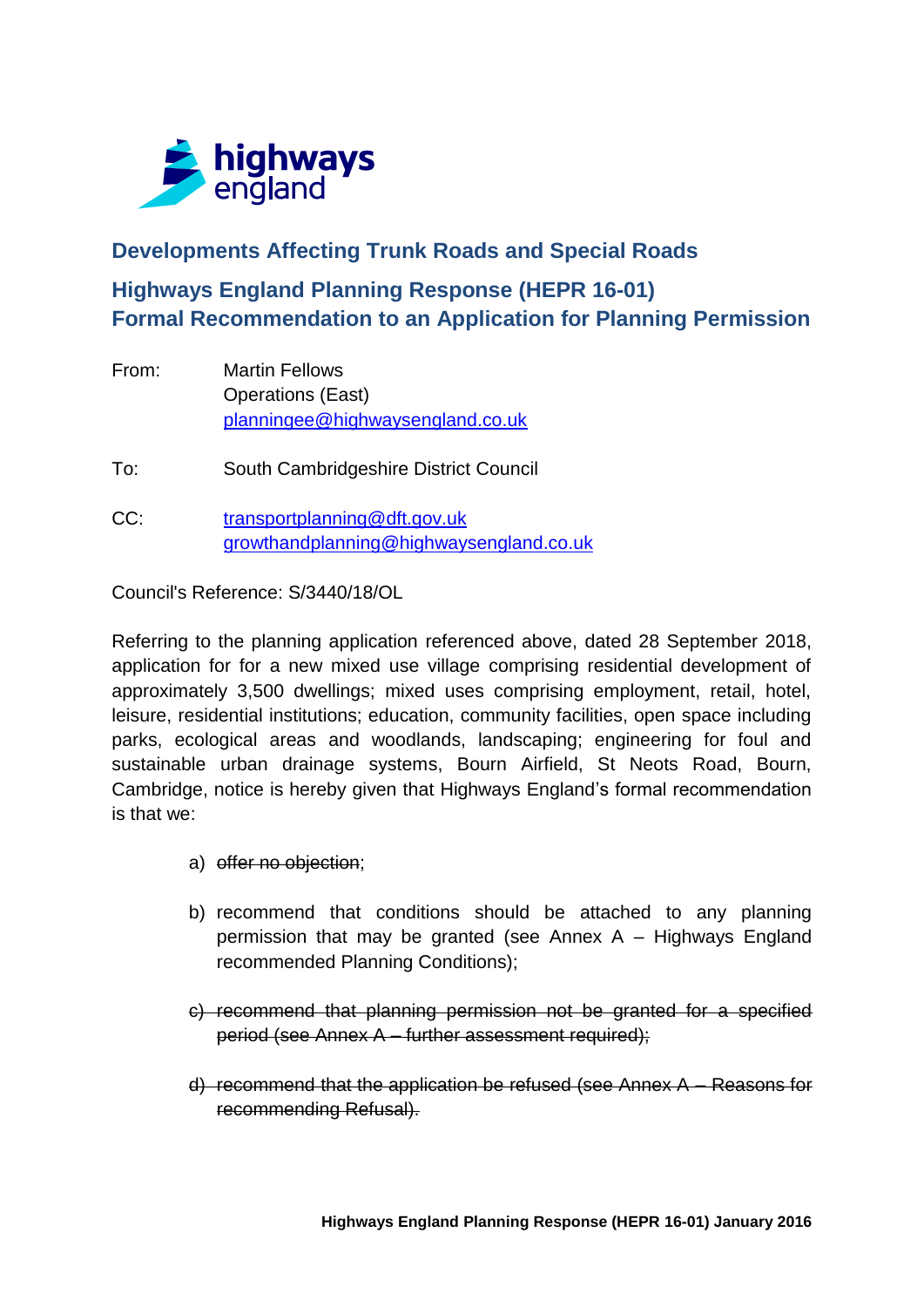Highways Act Section 175B is / is not relevant to this application.<sup>1</sup>

This represents Highways England formal recommendation and is copied to the Department for Transport as per the terms of our Licence.

Should you disagree with this recommendation you should consult the Secretary of State for Transport, as per the Town and Country Planning (Development Affecting Trunk Roads) Direction 2018, via [transportplanning@dft.gov.uk.](mailto:transportplanning@dft.gov.uk)

| <b>Signature:</b>                                                             | Date: 02 July 2020                        |
|-------------------------------------------------------------------------------|-------------------------------------------|
| <b>Name: Eric Cooper</b>                                                      | <b>Position: Spatial Planning Manager</b> |
| <b>Highways England:</b><br><b>Woodlands, Manton Lane</b><br>Bedford MK41 7LW |                                           |
| eric.cooper@highwaysengland.co.uk                                             |                                           |

### **Annex A Highways England Recommended Planning Conditions**

HIGHWAYS ENGLAND has been appointed by the Secretary of State for Transport as strategic highway company under the provisions of the Infrastructure Act 2015 and is the highway authority, traffic authority and street authority for the Strategic Road Network (SRN). The SRN is a critical national asset and as such we work to ensure that it operates and is managed in the public interest, both in respect of current activities and needs as well as in providing effective stewardship of its long-term operation and integrity.

This response represents our formal recommendations with regards to S/3440/18/OL and has been prepared by Eric Cooper.

The proposed development, a new mixed-use village comprising residential development of approximately 3,500 dwellings; mixed uses comprising employment, retail, hotel, leisure, residential institutions; education, community facilities, open space including parks, ecological areas and woodlands, landscaping

Since the application was submitted we have engaged with the applicant's consultants on the transport impacts of the development on the operation of the Strategic Road Network. We have now reached a satisfactory conclusion as to the appropriate means

<sup>1</sup> <sup>1</sup> Where relevant, further information will be provided within Annex A.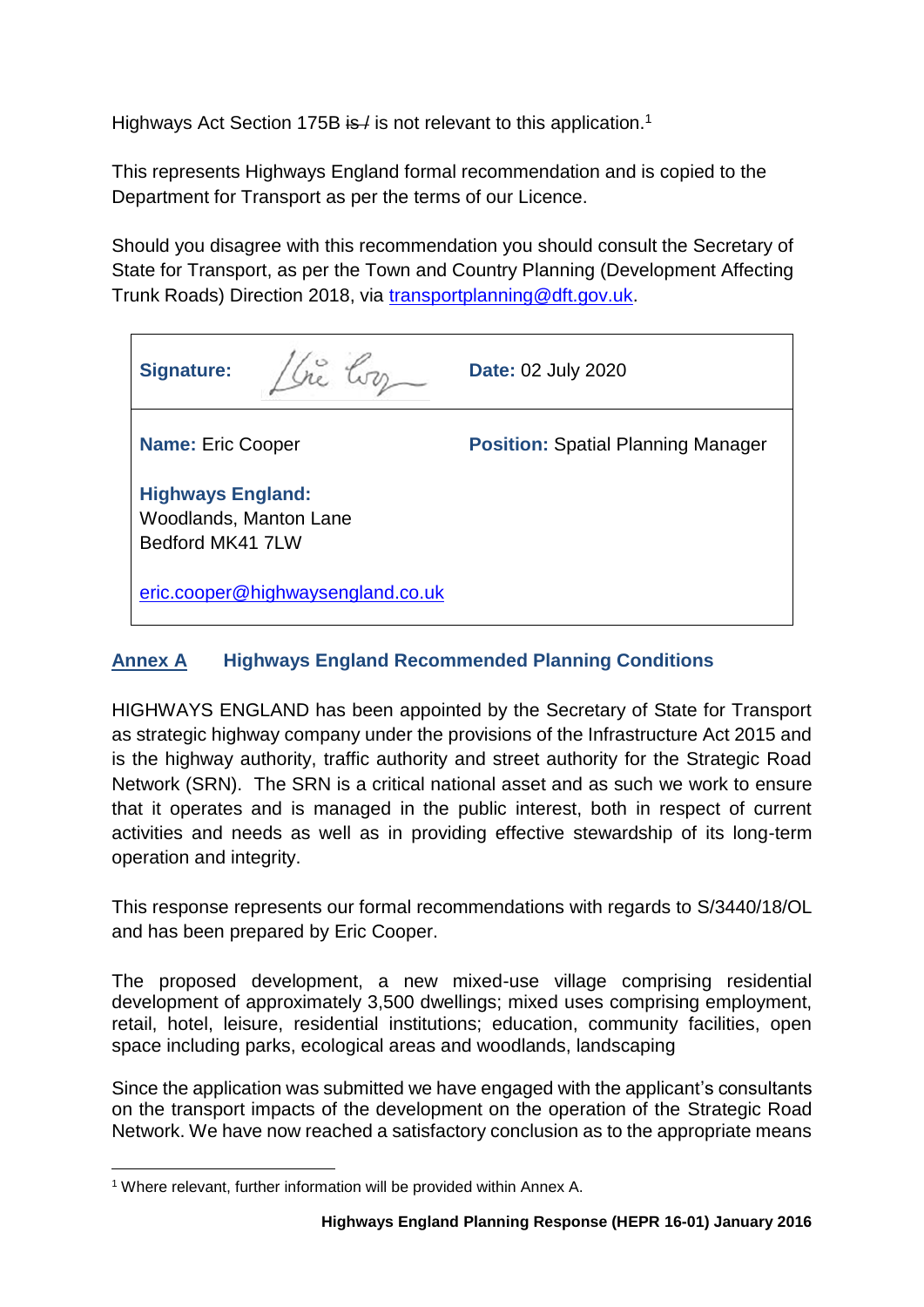of mitigating the potentially severe impacts on the Strategic Road Network that may otherwise have resulted from the proposed development.

Highways England's concerns relate to the roundabout junction of the A428 with the A1198 just west of the application site (known locally as the Caxton Gibbet roundabout), the grade-separated A428 Cambourne' junction east of the site and the A1303/M11 Junction 13.

### **A428 Cambourne junction**

The transport assessment indicates that the junction is predicted to operate within capacity with the build out of the Bourn Airfield development, with limited queuing expected on the A428 off slips. This assessment assumes that the proposed mitigation measures to the A428 Cambourne Southern Dumbbell are delivered as part of the consented Cambourne West (S/2903/14). **In the event that the proposed scheme is not delivered as anticipated, then it should be provided as mitigation for development proposal.** 

#### **A428 Caxton Gibbet roundabout**

The transport assessment which supports this application predicts that the Bourn Airfield development will add significant trips to the Strategic Road Network and the A428 Caxton Gibbet roundabout will be over capacity in the 2031 assessment year. This is the case even with mitigations measures implemented to support the consented West of Cambourne development (application number S/2903/14).

In respect to the consented Cambourne West development, it was accepted that the mitigation scheme was unlikely to fully mitigate the impacts of the development, but was probably the maximum that could be achieved within the existing highway boundary. Given the current Road Investment Strategy proposals to upgrade the A428 corridor which includes the A428 Caxton Gibbet roundabout, the costs of this scheme formed a contribution to the major scheme.

On a similar basis, a contribution to the major scheme will be required to mitigate this development. **Agreement has been reached on an appropriate contribution and it is set out in the Highways England letter of 2 July 2020 December 2016 to Ian Mitchell of Mayer Brown Ltd, (reference L337590).**

#### **M11 J13**

Highways England's interest is to ensure that trips from the Bourn Airfield development do not result in a severe impact at M11 Junction 13 and that queuing does not stretch back onto the mainline carriageway as a result of additional development trips

The M11 junction 13 connects to the A1303 Madingly Road/Corridor, a route managed by Cambridge County Council. Measures have been proposed by the applicant to alter the eastbound bus lane which will enable two eastbound lanes on the slip road and is claimed will result in a reduction in delays to all movements, including buses. From the results provided it appears that the queuing on the M1 northbound off slip following development in the PM peak could increase as a result of the development even after the highway mitigation proposed is implemented. However, given the likelihood that delivery of the Greater Cambridge Partnership's Cambourne to Cambridge Better Public Transport Project, which is expected to be delivered within